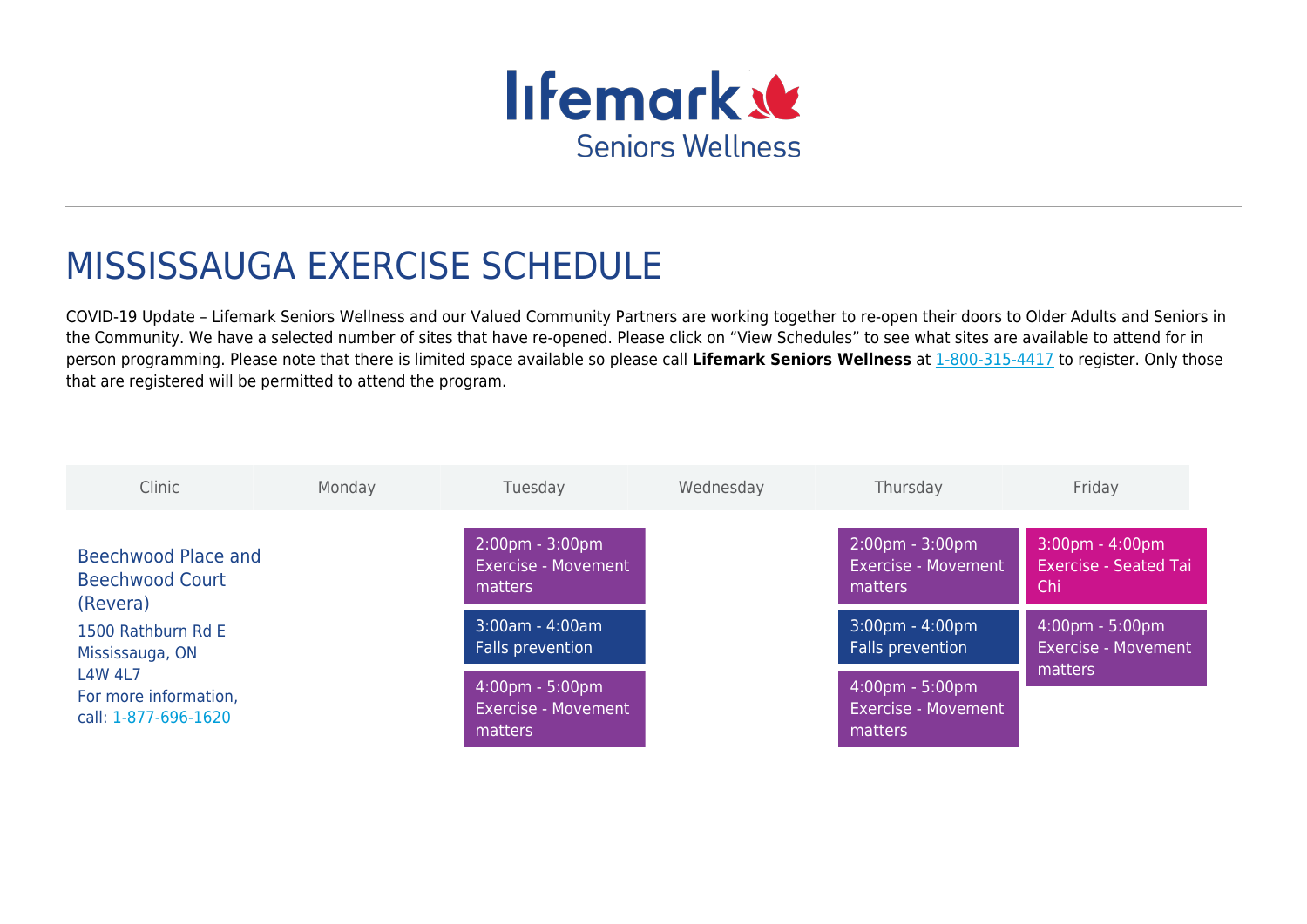| <b>Canadian Coptic</b><br><b>Centre SENECA</b><br>1245 Eglinton West<br>Mississauga, ON<br><b>L5V 1R8</b><br>For more information,<br>call: 1-877-696-1620 | 6:00pm - 7:00pm<br>Falls prevention                      | 6:00pm - 7:00pm<br>Osteoporosis                                 |                                                   | 6:00pm - 7:00pm<br>Osteoporosis                                  | 2:00pm - 3:00pm<br><b>Exercise - Movement</b><br>matters                 |
|------------------------------------------------------------------------------------------------------------------------------------------------------------|----------------------------------------------------------|-----------------------------------------------------------------|---------------------------------------------------|------------------------------------------------------------------|--------------------------------------------------------------------------|
|                                                                                                                                                            | 7:00pm - 8:00pm<br><b>Exercise - Movement</b><br>matters | 7:00pm - 8:00pm<br>Osteoporosis -<br>Secondary                  |                                                   | $7:00 \text{pm} - 8:00 \text{pm}$<br>Osteoporosis -<br>Secondary | $3:00 \text{pm} - 4:00 \text{pm}$<br>Falls prevention                    |
|                                                                                                                                                            | 8:00pm - 9:00pm<br><b>Exercise - Movement</b><br>matters |                                                                 |                                                   |                                                                  | 4:00pm - 5:00pm<br><b>Exercise - Movement</b><br>matters                 |
|                                                                                                                                                            |                                                          |                                                                 |                                                   |                                                                  |                                                                          |
| <b>Chartwell Classic</b><br><b>Robert Speck</b>                                                                                                            | 2:00pm - 3:00pm<br><b>Osteoporosis</b>                   | 2:00pm - 3:00pm<br><b>Exercise - Seated Tai</b><br>Chi          | $6:00 \text{pm} - 7:00 \text{pm}$<br>Osteoporosis |                                                                  | $6:00 \text{pm} - 7:00 \text{pm}$<br><b>Exercise - Seated Tai</b><br>Chi |
| 100 Robert Speck Pkwy<br>Mississauga, ON<br><b>L4Z 0A1</b><br>For more information,<br>call: 1-877-696-1620                                                | 3:00pm - 4:00pm<br>Osteoporosis -<br>Secondary           | 3:00pm - 4:00pm<br><b>Exercise - Movement</b><br><b>matters</b> | 7:00pm - 8:00pm<br>Osteoporosis -<br>Secondary    |                                                                  | 7:00pm - 8:00pm<br><b>Exercise - Movement</b><br>matters                 |
|                                                                                                                                                            |                                                          | 4:00pm - 5:00pm<br>Falls prevention                             |                                                   |                                                                  | 8:00pm - 9:00pm<br><b>Falls prevention</b>                               |

Constitution Place (Revera) 3051 Constitution Blvd 5:00pm - 6:00pm Exercise - Movement matters

1:00pm - 2:00pm Exercise - Movement matters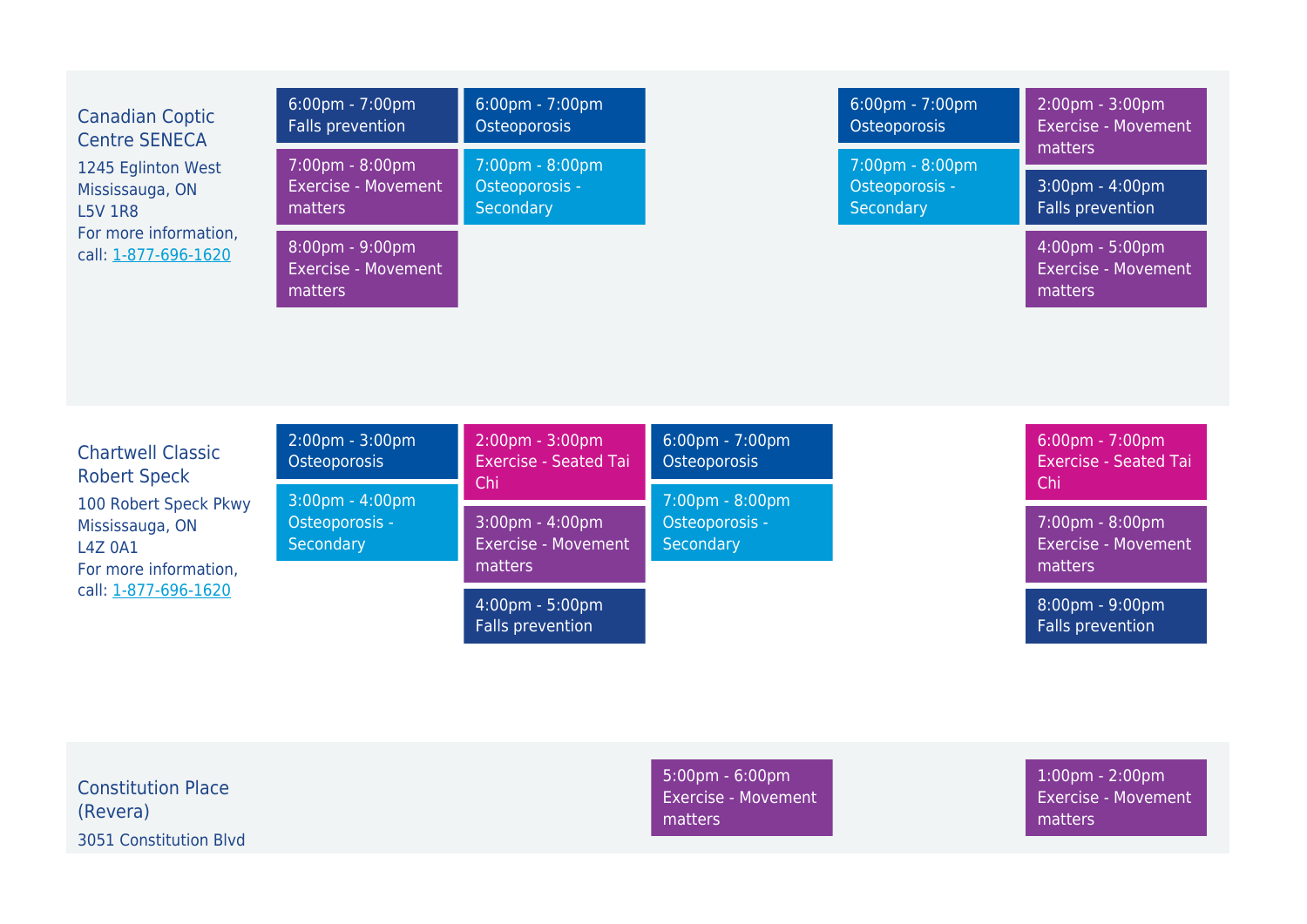Mississauga, M4Y 2Z1 For more information, call: [1-877-696-1620](#page--1-0) ☆ Accepting Community **Participants** 

Credit River

L5M 0X7

**Participants** 

175 Rutledge Rd Mississauga, ON

For more information, call: [1-877-696-1620](#page--1-0) ☆ Accepting Community

Retirement Residence

6:00pm - 7:00pm Falls prevention

7:00pm - 8:00pm Exercise - Seated yoga

2:00pm - 3:00pm Falls prevention

3:00pm - 4:00pm Exercise - Pump it up

5:00pm - 6:00pm Exercise - Movement matters

6:00pm - 7:00pm Falls prevention

7:00pm - 8:00pm Exercise - Pump it up

Edenwood Senior's Village 3061 Battleford Rd Mississauga, ON L5N 6R7

1:00pm - 2:00pm Exercise - Movement matters

2:00pm - 3:00pm Falls prevention

3:00pm - 4:00pm Exercise - Pump it up

> 3:00pm - 4:00pm Exercise - Movement matters

4:00pm - 5:00pm Exercise - Pump it up 7:00pm - 8:00pm Exercise - Movement matters

8:00pm - 9:00pm Exercise - Pump it up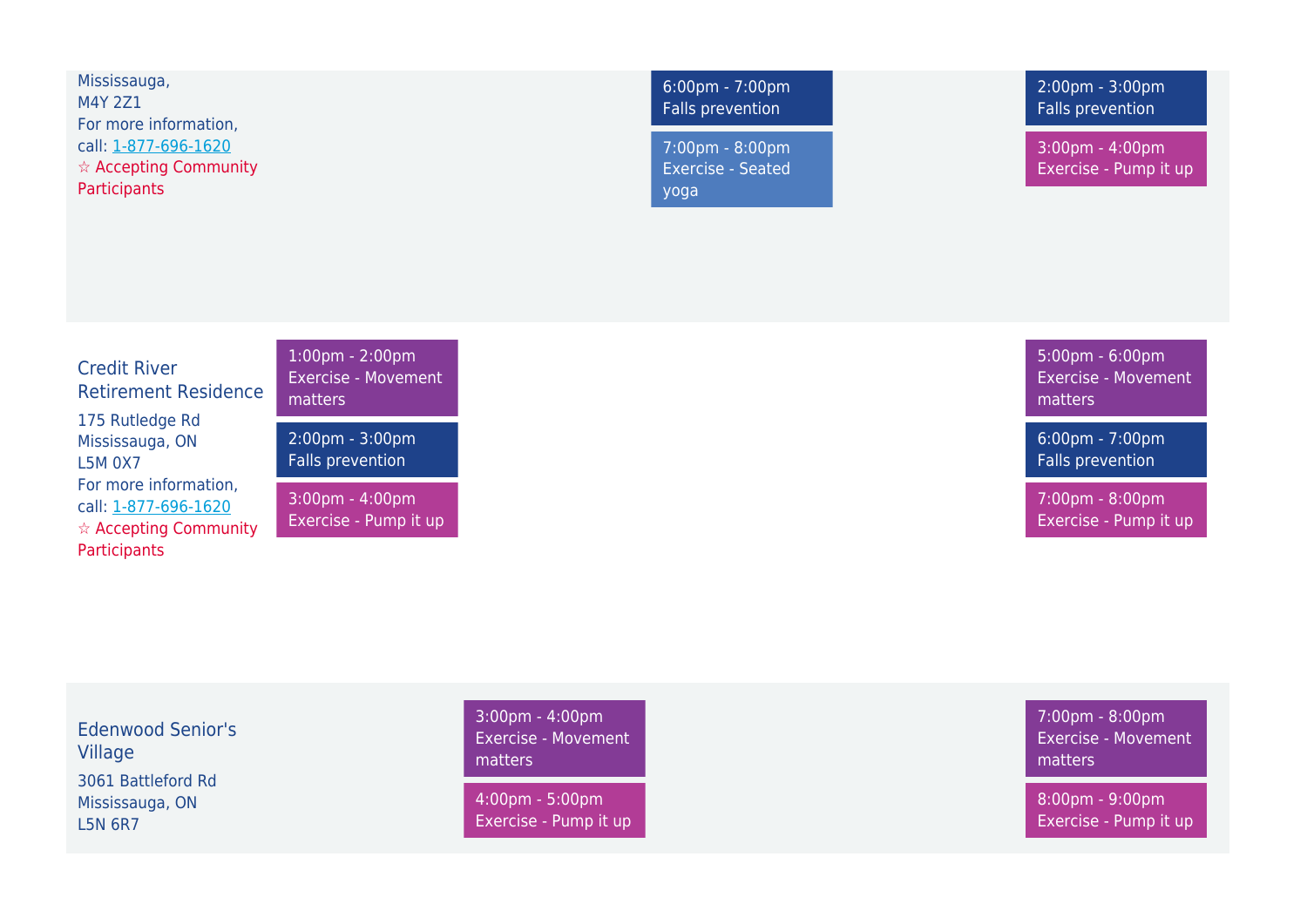| <b>Evergreen Retirement</b><br>Community                                                                | $1:00 \text{pm} - 2:00 \text{pm}$<br>Exercise - Movement            | $5:00 \text{pm} - 6:00 \text{pm}$<br>Falls prevention | $5:00 \text{pm} - 6:00 \text{pm}$<br><b>Exercise - Movement</b> | $5:00 \text{pm} - 6:00 \text{pm}$<br>Osteoporosis        |
|---------------------------------------------------------------------------------------------------------|---------------------------------------------------------------------|-------------------------------------------------------|-----------------------------------------------------------------|----------------------------------------------------------|
| 820 Scollard Court                                                                                      | matters                                                             | $6:00 \text{pm} - 7:00 \text{pm}$                     | matters                                                         | $6:00 \text{pm} - 7:00 \text{pm}$                        |
| Mississauga, ON                                                                                         | $2:00 \text{pm} - 3:00 \text{pm}$                                   | Osteoporosis                                          | $6:00 \text{pm} - 7:00 \text{pm}$                               | Osteoporosis -                                           |
| <b>L5V 0A1</b>                                                                                          | Falls prevention                                                    | 7:00pm - 8:00pm                                       | Falls prevention                                                | Secondary                                                |
| For more information,<br>call: 1-877-696-1620<br>$\hat{\mathbf{x}}$ Accepting Community<br>Participants | $3:00 \text{pm} - 4:00 \text{pm}$<br>Exercise - Movement<br>matters | Osteoporosis -<br>Secondary                           | 7:00pm - 8:00pm<br>Exercise - Movement<br>matters               | 7:00pm - 8:00pm<br><b>Exercise - Movement</b><br>matters |

| Forum Italia Senior's                         | $6:00 \text{pm} - 7:00 \text{pm}$                                          |
|-----------------------------------------------|----------------------------------------------------------------------------|
| Center                                        | Exercise - Pump it up                                                      |
| 155 Forum Drive                               | $7:00 \text{pm} - 8:00 \text{pm}$                                          |
| Mississauga, ON                               | <b>Falls prevention</b>                                                    |
| For more information,<br>call: 1-877-696-1620 | $8:00 \text{pm} - 9:00 \text{pm}$<br><b>Exercise - Movement</b><br>matters |

6:00pm - 7:00pm Exercise - Pump it up

7:00pm - 8:00pm Falls prevention

8:00pm - 9:00pm Exercise - Movement matters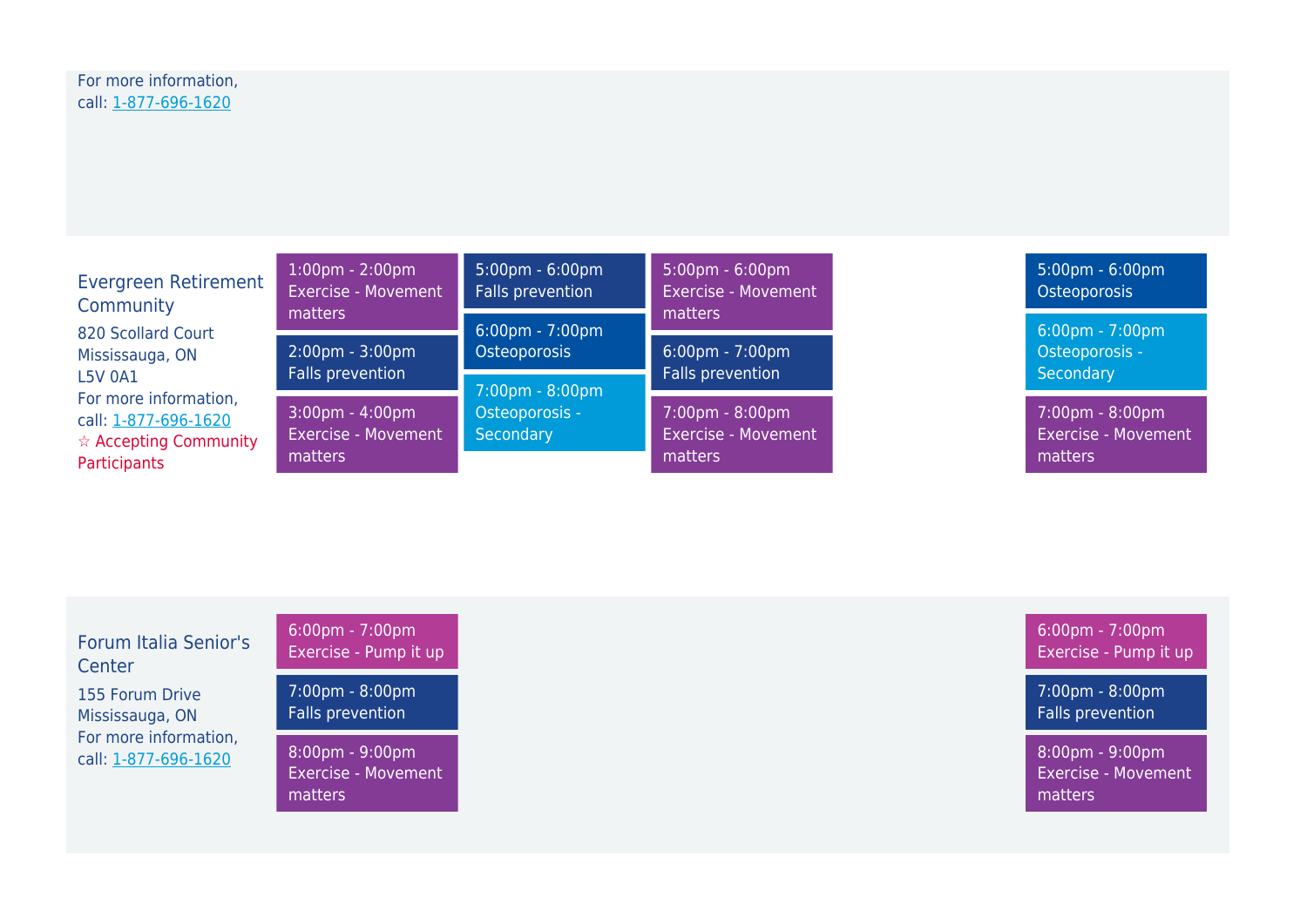# Greenway Lodge 860 The Greenway Mississauga, ON L5G 1P6 For more information, call: [1-877-696-1620](#page--1-0)

6:00pm - 7:00pm Falls prevention 7:00pm - 8:00pm Exercise - Movement matters

8:00pm - 9:00pm Exercise - Seated Tai Chi

# 6:00pm - 7:00pm Falls prevention 7:00pm - 8:00pm Exercise - Movement matters 8:00pm - 9:00pm

Exercise - Seated Tai Chi

Heritage Glen 6515 Glen Erin Dr. Mississauga, ON L5N 8P9 For more information, call: [1-877-696-1620](#page--1-0) ☆ Accepting Community **Participants** 

| $5:00 \text{pm} - 6:00 \text{pm}$<br>Osteoporosis                | $5:00 \text{pm} - 6:00 \text{pm}$<br>Exercise - Pump it up | $5:00 \text{pm} - 6:00 \text{pm}$<br>Exercise - Pump it up | $5:00 \text{pm} - 6:00 \text{pm}$<br>Osteoporosis                | $5:00 \text{pm} - 6:00 \text{pm}$<br>Exercise - Pump it up                 |  |
|------------------------------------------------------------------|------------------------------------------------------------|------------------------------------------------------------|------------------------------------------------------------------|----------------------------------------------------------------------------|--|
| $6:00 \text{pm} - 7:00 \text{pm}$<br>Osteoporosis -<br>Secondary | $6:00 \text{pm} - 7:00 \text{pm}$<br>Falls prevention      | $6:00 \text{pm} - 7:00 \text{pm}$<br>Falls prevention      | $6:00 \text{pm} - 7:00 \text{pm}$<br>Osteoporosis -<br>Secondary | $6:00 \text{pm} - 7:00 \text{pm}$<br><b>Exercise - Movement</b><br>matters |  |
|                                                                  | 7:00pm - 8:00pm                                            | 7:00pm - 8:00pm                                            |                                                                  |                                                                            |  |
| 7:00pm - 8:00pm<br>Falls prevention                              | <b>Exercise - Movement</b><br>matters                      | Falls prevention                                           | 7:00pm - 8:00pm<br>Falls prevention                              | 7:00pm - 8:00pm<br>Falls prevention                                        |  |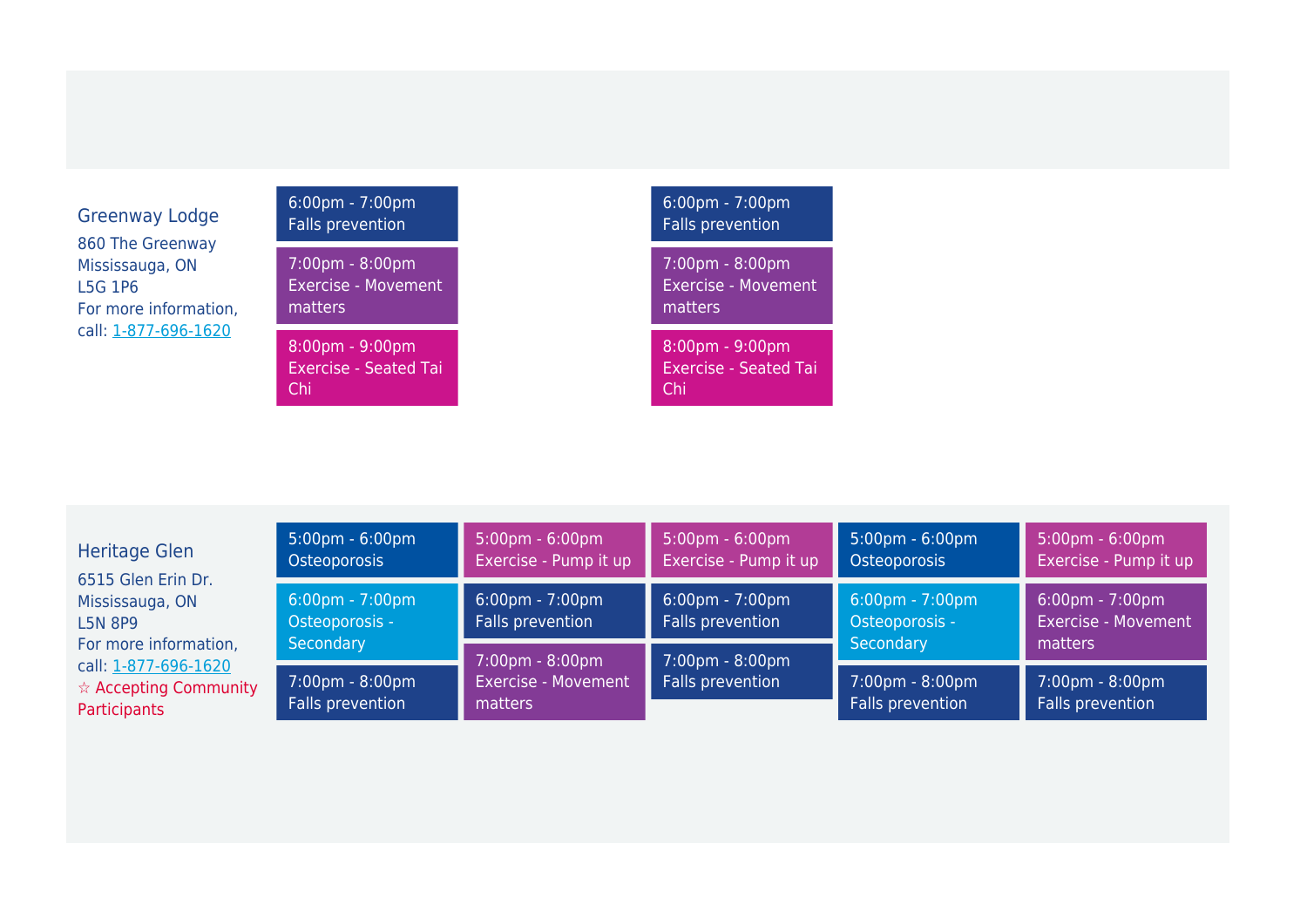| <b>India Rainbow</b><br><b>Hurontario</b>              | 2:30pm - 3:30pm<br><b>Exercise - Movement</b><br>matters | $2:30pm - 3:30pm$<br><b>Exercise - Movement</b><br>matters |
|--------------------------------------------------------|----------------------------------------------------------|------------------------------------------------------------|
| 3038 Hurontario Street<br>Suite 307<br>Mississauga, ON | 3:30pm - 4:30pm<br>Falls prevention                      | $3:30pm - 4:30pm$<br><b>Falls prevention</b>               |
| For more information,<br>call: 1-877-696-1620          | 4:30pm - 5:30pm<br><b>Exercise - Seated Tai</b><br>Chi   | 4:30pm - 5:30pm<br><b>Exercise - Seated Tai</b><br>'Chii   |

India Rainbow Matheson 415 Matheson Blvd East Mississauga, ON For more information, call: [1-877-696-1620](#page--1-0)

2:30pm - 3:30pm Exercise - Movement matters 3:30pm - 4:30pm Falls prevention

4:30pm - 5:30pm Exercise - Seated Tai Chi

2:00pm - 3:00pm Osteoporosis

3:00pm - 4:00pm Falls prevention

4:00pm - 5:00pm Exercise - Movement matters

Ivan Franko 3058 Winston Churchill Blvd

2:00pm - 3:00pm Exercise - Pump it up

3:00pm - 4:00pm

| $2:00 \text{pm} - 3:00 \text{pm}$ | $6:00 \text{pm} - 7:00 \text{pm}$ |
|-----------------------------------|-----------------------------------|
| Exercise - Pump it up             | Osteoporosis                      |
| $3:00$ pm - 4:00pm                | $7:00$ pm - 8:00pm                |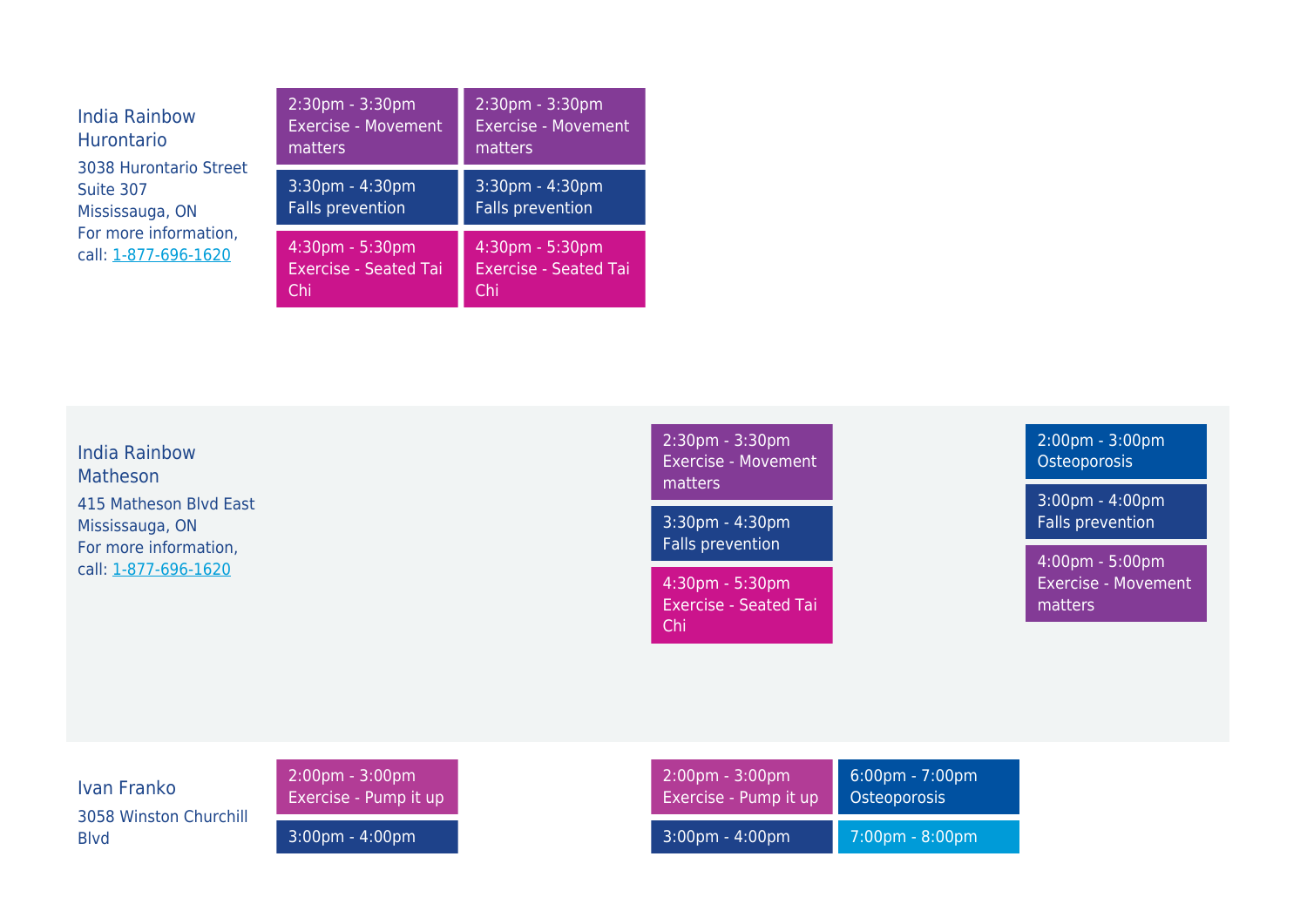| Mississauga, ON                                            | Falls               |
|------------------------------------------------------------|---------------------|
| $L5L$ 3J1<br>For more information,<br>call: 1-877-696-1620 | 4:00<br>Exer<br>Chi |
|                                                            | 6:00                |

| <b>Falls prevention</b>                                                  |
|--------------------------------------------------------------------------|
| $4:00 \text{pm} - 5:00 \text{pm}$<br><b>Exercise - Seated Tai</b><br>Chi |
| $6:00 \text{pm} - 7:00 \text{pm}$<br>Osteoporosis                        |
| 7:00pm - 8:00pm<br>Osteoporosis -<br>Secondary                           |

| <b>Falls prevention</b>                                               | Osteoporosis - |
|-----------------------------------------------------------------------|----------------|
| $4:00 \text{pm} - 5:00 \text{pm}$<br><b>Exercise - Seated</b><br>yoga | Secondary      |

King Garden (Revera) 85 King Street East Mississauga, ON L5A 4G6 For more information, call: [1-877-696-1620](#page--1-0)



3:00pm - 4:00pm Falls prevention

4:00pm - 5:00pm Exercise - Movement matters

6:00pm - 7:00pm Exercise - Movement matters

7:00pm - 8:00pm Falls prevention

8:00pm - 9:00pm Exercise - Movement matters

Mississauga Seventh 5:00pm - 6:00pm Exercise - Movement matters

5:00pm - 6:00pm Exercise - Movement matters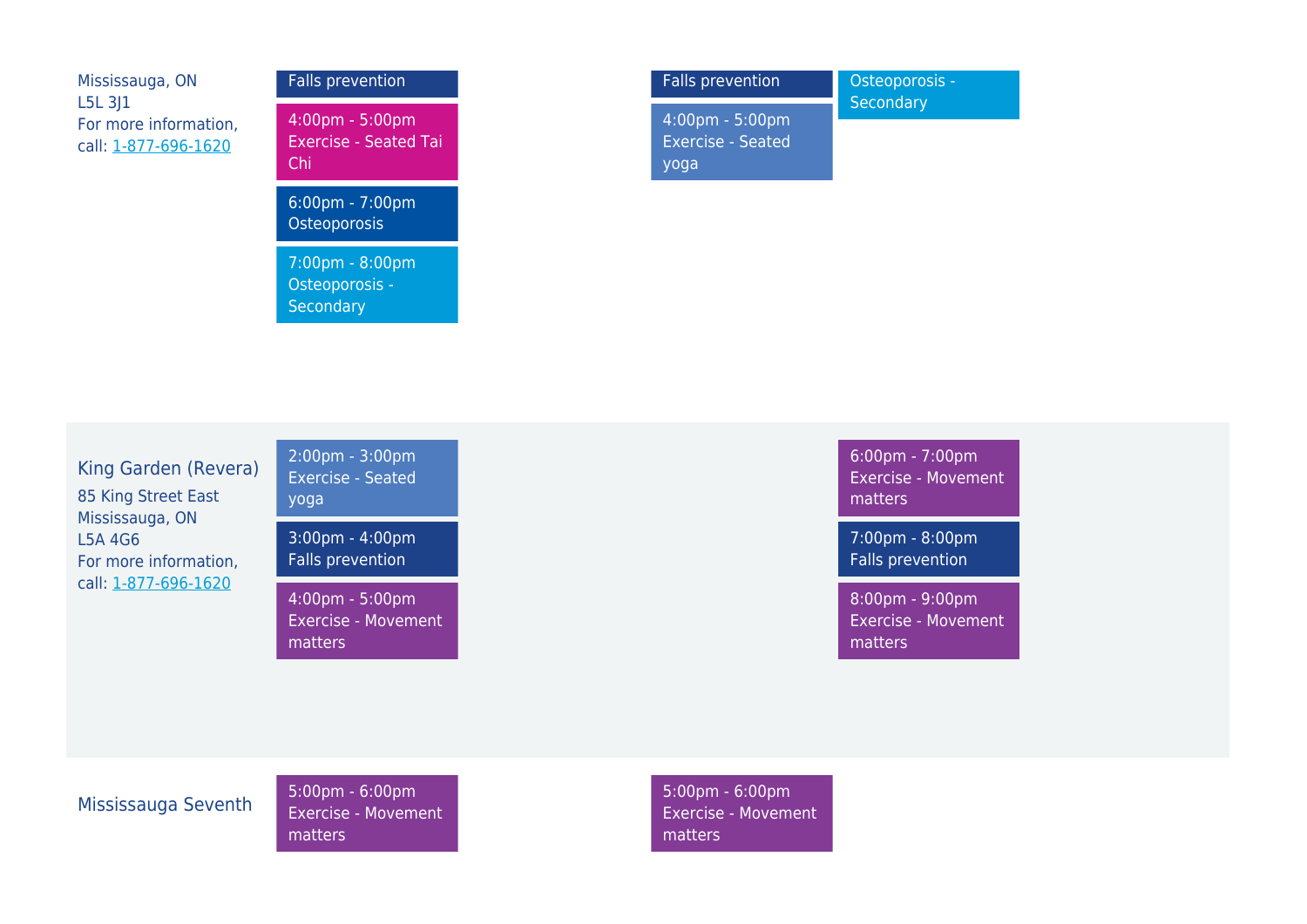| Day Adventist Church                   |
|----------------------------------------|
| 2250 Credit Valley Road                |
| Mississauga, ON                        |
| 15M 419                                |
| For more information,                  |
| call: 1-877-696-1620                   |
| $\hat{\mathbf{x}}$ Accepting Community |
| Participants                           |

6:00pm - 7:00pm Exercise - Pump it up

7:00pm - 8:00pm Exercise - Seated Tai Chi

6:00pm - 7:00pm Exercise - Pump it up

7:00pm - 8:00pm Exercise - Seated yoga

Port Credit (Retirement) 33 Hurontario St Mississauga, ON L5G 3G8 For more information, call: [1-877-696-1620](#page--1-0)

1:30pm - 2:30pm Exercise - Movement matters

2:30pm - 3:30pm Falls prevention

1:30pm - 2:30pm Exercise - Movement matters

2:30pm - 3:30pm Falls prevention

#### PSL Creditvale

Creditvale Mills 1535 South Parade Court Mississauga, ON L5M 0T7

6:00pm - 7:00pm Exercise - Movement matters

7:00pm - 8:00pm Exercise - Pump it up 2:00pm - 3:00pm Exercise - Movement matters

3:00pm - 4:00pm Exercise - Pump it up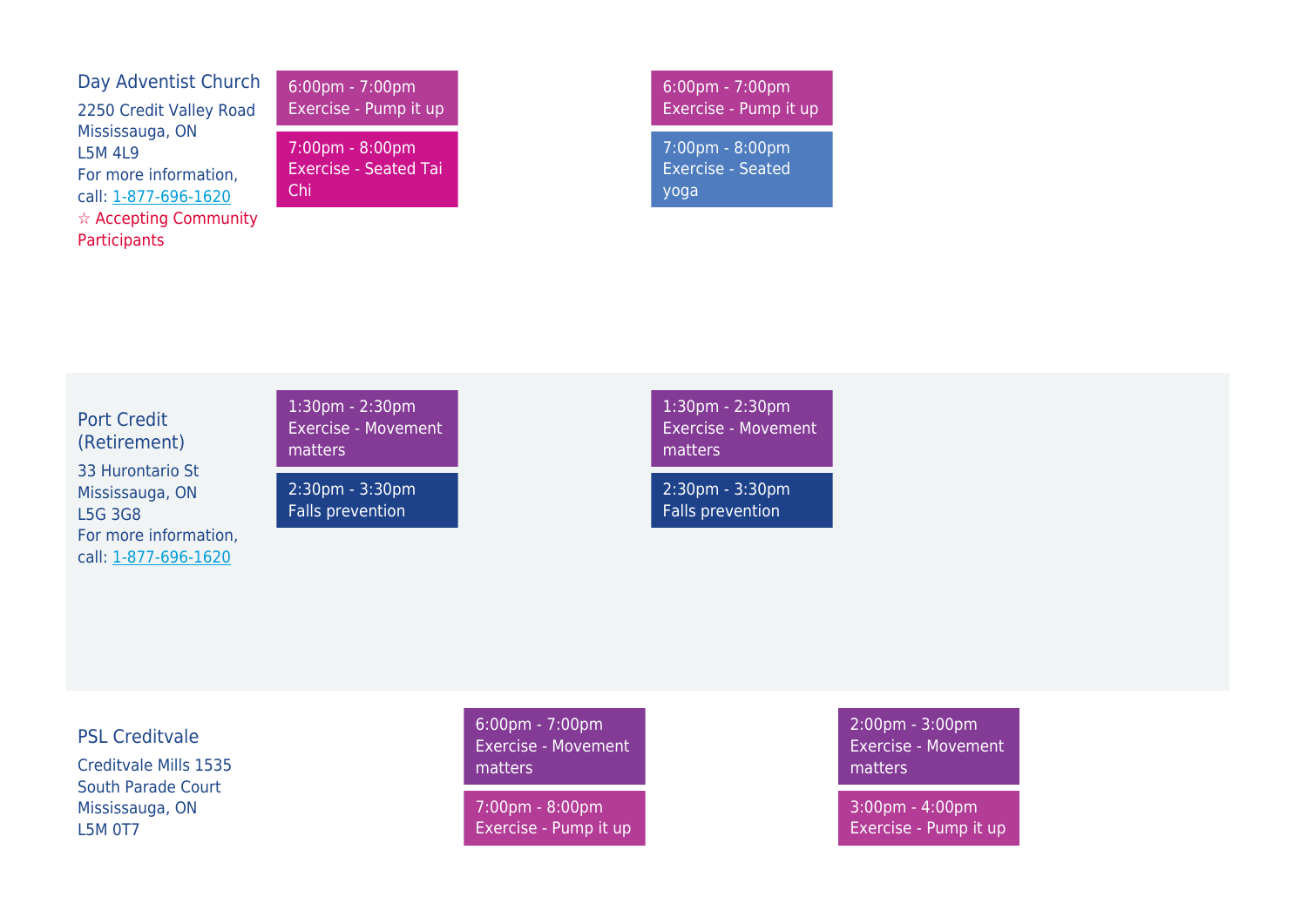8:00pm - 9:00pm Falls prevention

4:00pm - 5:00pm Falls prevention

PSL Hillside 107-2440 Truscott Drive Mississauga, ON L5J 4N5 For more information, call: [1-877-696-1620](#page--1-0)

6:00pm - 7:00pm Exercise - Seated Tai Chi

7:00pm - 8:00pm Falls prevention

8:00pm - 9:00pm Exercise - Movement matters

6:00pm - 7:00pm Exercise - Seated yoga

7:00pm - 8:00pm Falls prevention

8:00pm - 9:00pm Exercise - Movement matters

PSL King 202-66 King Street West Mississauga, ON L5B 2H7 For more information, call: [1-877-696-1620](#page--1-0)

6:00pm - 7:00pm Exercise - Pump it up

7:00pm - 8:00pm Falls prevention

8:00pm - 9:00pm Exercise - Movement matters

2:00pm - 3:00pm Exercise - Pump it up

3:00pm - 4:00pm Falls prevention

4:00pm - 5:00pm Exercise - Movement matters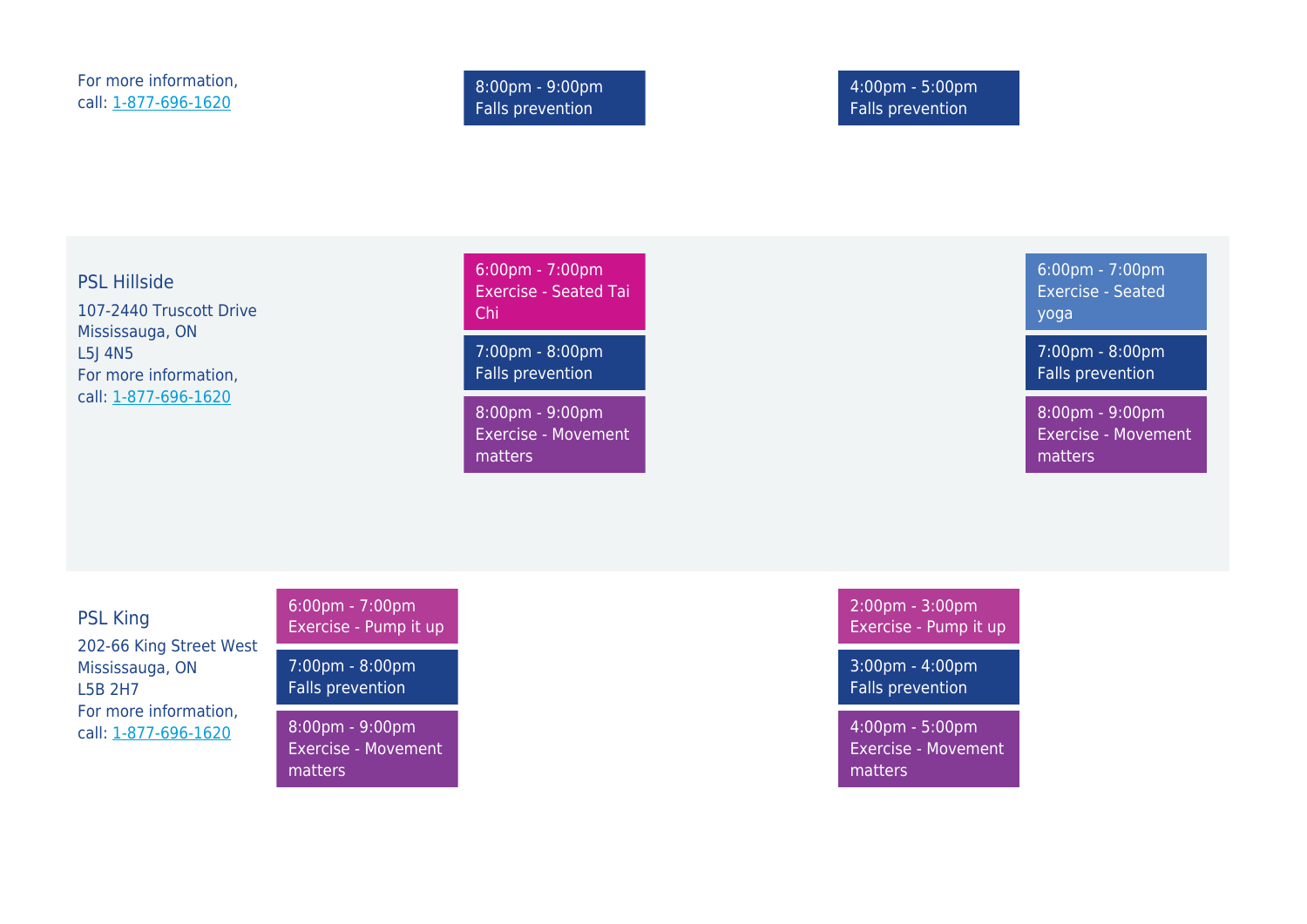# PSL Millbrook Place - Agnes 111 Agnes Street Mississauga, ON L5B 4M5 For more information,

call: [1-877-696-1620](#page--1-0)

2:00pm - 3:00pm Exercise - Pump it up

3:00pm - 4:00pm Falls prevention

4:00pm - 5:00pm Exercise - Seated Tai Chi

2:00pm - 3:00pm Exercise - Pump it up

3:00pm - 4:00pm Falls prevention

4:00pm - 5:00pm Exercise - Seated yoga

PSL Millbrook Place - Dundas 708-177 Dundas Street West Mississauga, L5B 2H7 For more information, call: [1-877-696-1620](#page--1-0)

2:00pm - 3:00pm Exercise - Movement matters

3:00pm - 4:00pm Falls prevention

4:00pm - 5:00pm Exercise - Pump it up 2:00pm - 3:00pm Exercise - Movement matters

3:00pm - 4:00pm Falls prevention

4:00pm - 5:00pm Exercise - Pump it up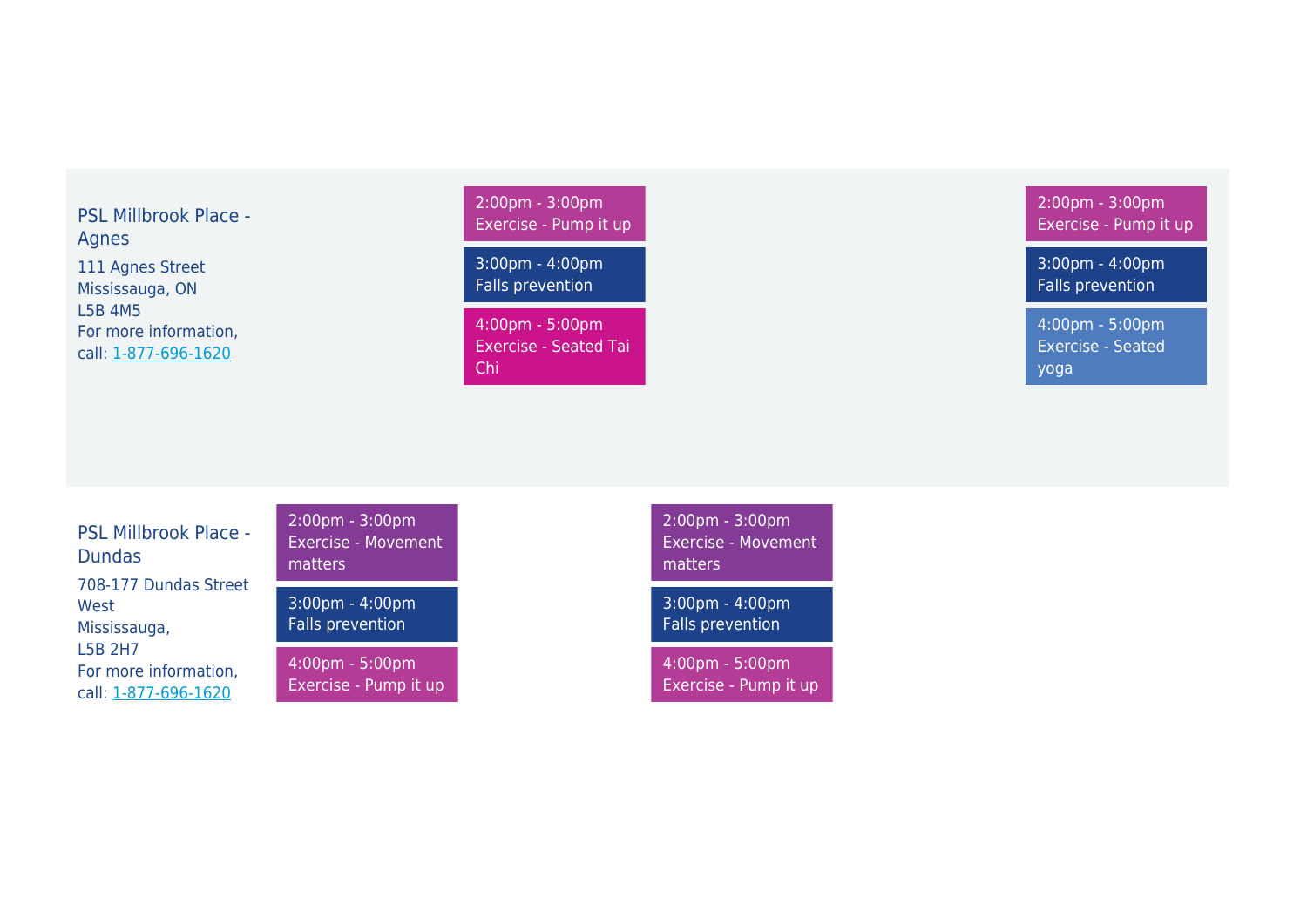PSL South Common

111-2250 South Millway Mississauga, ON L5L 3J6 For more information, call: [1-877-696-1620](#page--1-0)

2:00pm - 3:00pm Exercise - Movement matters

3:00pm - 4:00pm Falls prevention

4:00pm - 5:00pm Exercise - Pump it up 2:00pm - 3:00pm Exercise - Movement matters

3:00pm - 4:00pm Falls prevention

4:00pm - 5:00pm Exercise - Pump it up

PSL Stavebank 102-35 Stavebank Road N. Mississauga, ON L5G 2T7 For more information, call: [1-877-696-1620](#page--1-0)

2:00pm - 3:00pm Exercise - Pump it up

3:00pm - 4:00pm Falls prevention

4:00pm - 5:00pm Exercise - Movement matters

2:00pm - 3:00pm Exercise - Pump it up

3:00pm - 4:00pm Falls prevention

4:00pm - 5:00pm Exercise - Movement matters

PSL Wisma Mega Indah Vanrose 1205 Vanrose Street Mississauga, ON L5V 1W8

2:00pm - 3:00pm Exercise - Movement matters

3:00pm - 4:00pm Falls prevention

6:00pm - 7:00pm Exercise - Movement matters

7:00pm - 8:00pm Falls prevention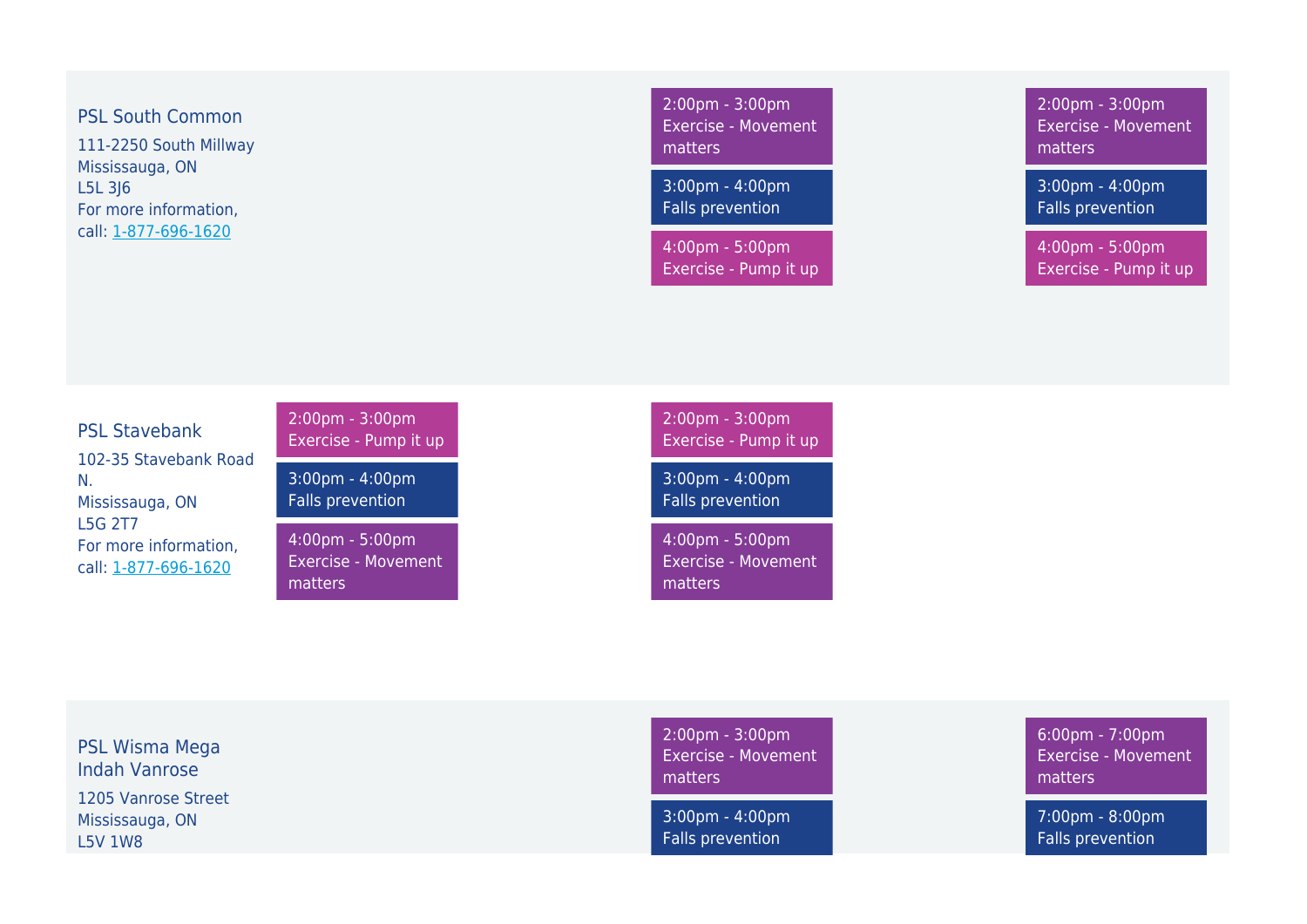| For more information,<br>call: 1-877-696-1620                                                      | 4:00pm - 5:00pm<br><b>Exercise - Seated Tai</b><br>Chi                     |                                                          | 8:00pm - 9:00pm<br><b>Exercise - Seated Tai</b><br>Chi |
|----------------------------------------------------------------------------------------------------|----------------------------------------------------------------------------|----------------------------------------------------------|--------------------------------------------------------|
| <b>Queen Peel Living</b><br>3020 Queen Frederica                                                   | $3:00 \text{pm} - 4:00 \text{pm}$<br><b>Exercise - Movement</b><br>matters | 3:00pm - 4:00pm<br><b>Exercise - Movement</b><br>matters |                                                        |
| <b>Drive</b><br>Mississauga, ON<br><b>L4Y 2Z8</b><br>For more information,<br>call: 1-877-696-1620 | $4:00 \text{pm} - 5:00 \text{pm}$<br>Exercise - Pump it up                 | 4:00pm - 5:00pm<br>Exercise - Pump it up                 |                                                        |

| <b>Regency Retirement</b><br>Residence                                                                    | $2:00 \text{pm} - 3:00 \text{pm}$<br><b>Exercise - Movement</b><br>matters<br>$3:00 \text{pm} - 4:00 \text{pm}$<br><b>Exercise - Movement</b><br>matters | $5:30 \text{pm} - 6:30 \text{pm}$<br>Osteoporosis                                                                                               | $2:00 \text{pm} - 3:00 \text{pm}$<br>Osteoporosis | $6:00 \text{pm} - 7:00 \text{pm}$<br><b>Exercise - Movement</b><br>matters |
|-----------------------------------------------------------------------------------------------------------|----------------------------------------------------------------------------------------------------------------------------------------------------------|-------------------------------------------------------------------------------------------------------------------------------------------------|---------------------------------------------------|----------------------------------------------------------------------------|
| 29 Mississauga Rd N<br>Mississauga, ON<br><b>L5H 2H7</b><br>For more information,<br>call: 1-877-696-1620 |                                                                                                                                                          | $3:00 \text{pm} - 4:00 \text{pm}$<br>$6:30 \text{pm} - 7:30 \text{pm}$<br>Osteoporosis -<br>Osteoporosis -<br>Secondary<br>Secondary<br>matters | 7:00pm - 8:00pm<br>Exercise - Movement            |                                                                            |
|                                                                                                           | $4:00 \text{pm} - 5:00 \text{pm}$<br>Falls prevention                                                                                                    |                                                                                                                                                 |                                                   | $8:00 \text{pm} - 9:00 \text{pm}$<br>Falls prevention                      |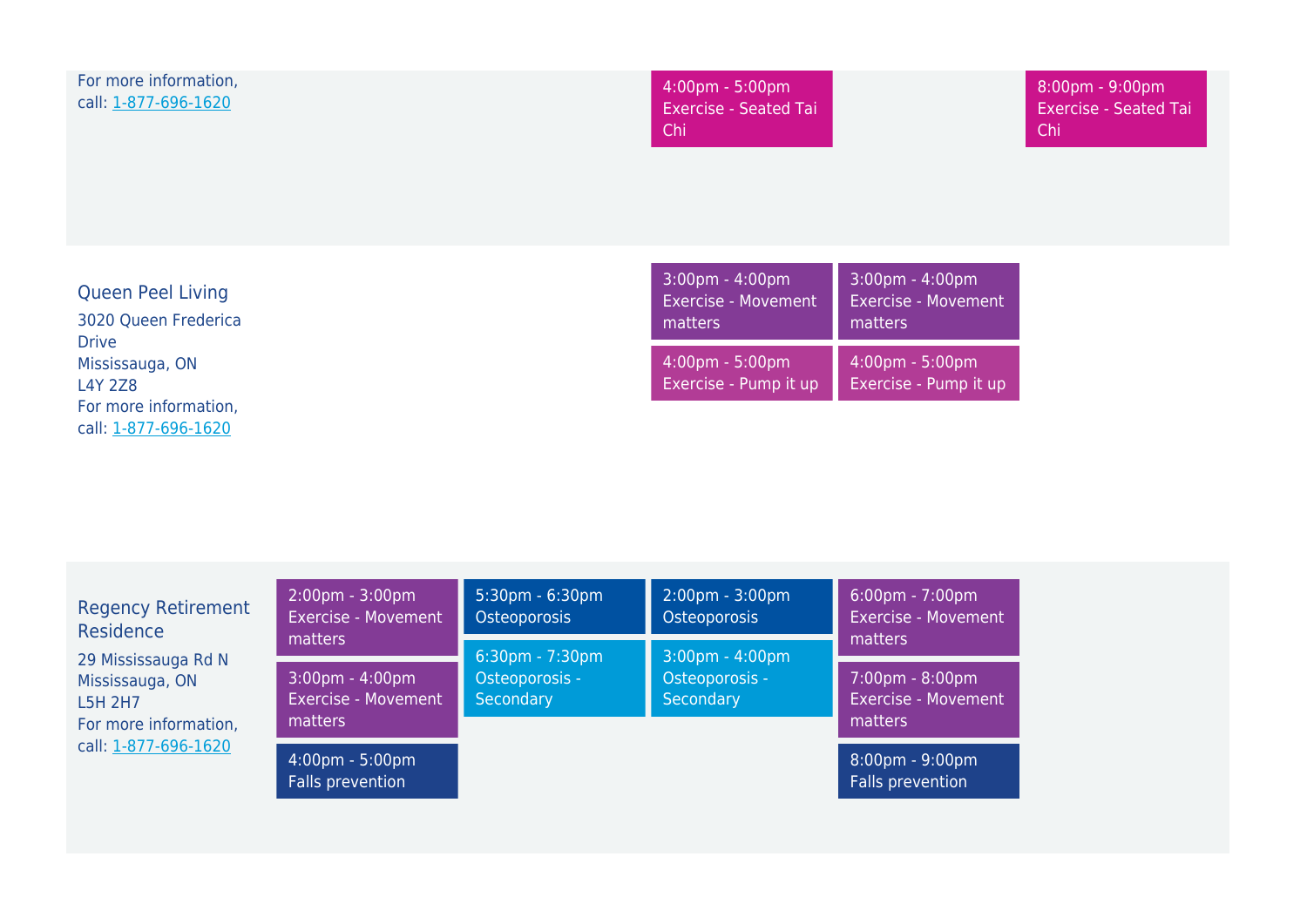### Sheridan Villa

2460 Truscott Drive Mississauga, ON For more information, call: [1-877-696-1620](#page--1-0)

2:00pm - 3:00pm Exercise - Movement matters 3:00pm - 4:00pm

Falls prevention

4:00pm - 5:00pm Exercise - Seated Tai Chi

2:00pm - 3:00pm Exercise - Movement matters

3:00pm - 4:00pm Falls prevention

4:00pm - 5:00pm Exercise - Seated yoga

The Erinview 2132 Dundas St West Mississauga, ON L5K 2K7 For more information, call: [1-877-696-1620](#page--1-0)

| $2:00 \text{pm} - 3:00 \text{pm}$<br><b>Exercise - Movement</b><br>matters | $3:30$ pm - 4:30pm<br>Osteoporosis             | $2:00 \text{pm} - 3:00 \text{pm}$<br><b>Exercise - Movement</b><br>matters | 2:30pm - 3:30pm<br>Osteoporosis                |
|----------------------------------------------------------------------------|------------------------------------------------|----------------------------------------------------------------------------|------------------------------------------------|
| $3:00 \text{pm} - 4:00 \text{pm}$<br>Exercise - Pump it up                 | 4:30pm - 5:30pm<br>Osteoporosis -<br>Secondary | 3:00pm - 4:00pm<br>Exercise - Pump it up                                   | 3:30pm - 4:30pm<br>Osteoporosis -<br>Secondary |
| $4:00 \text{pm} - 5:00 \text{pm}$<br>Falls prevention                      |                                                | 4:00pm - 5:00pm<br>Falls prevention                                        |                                                |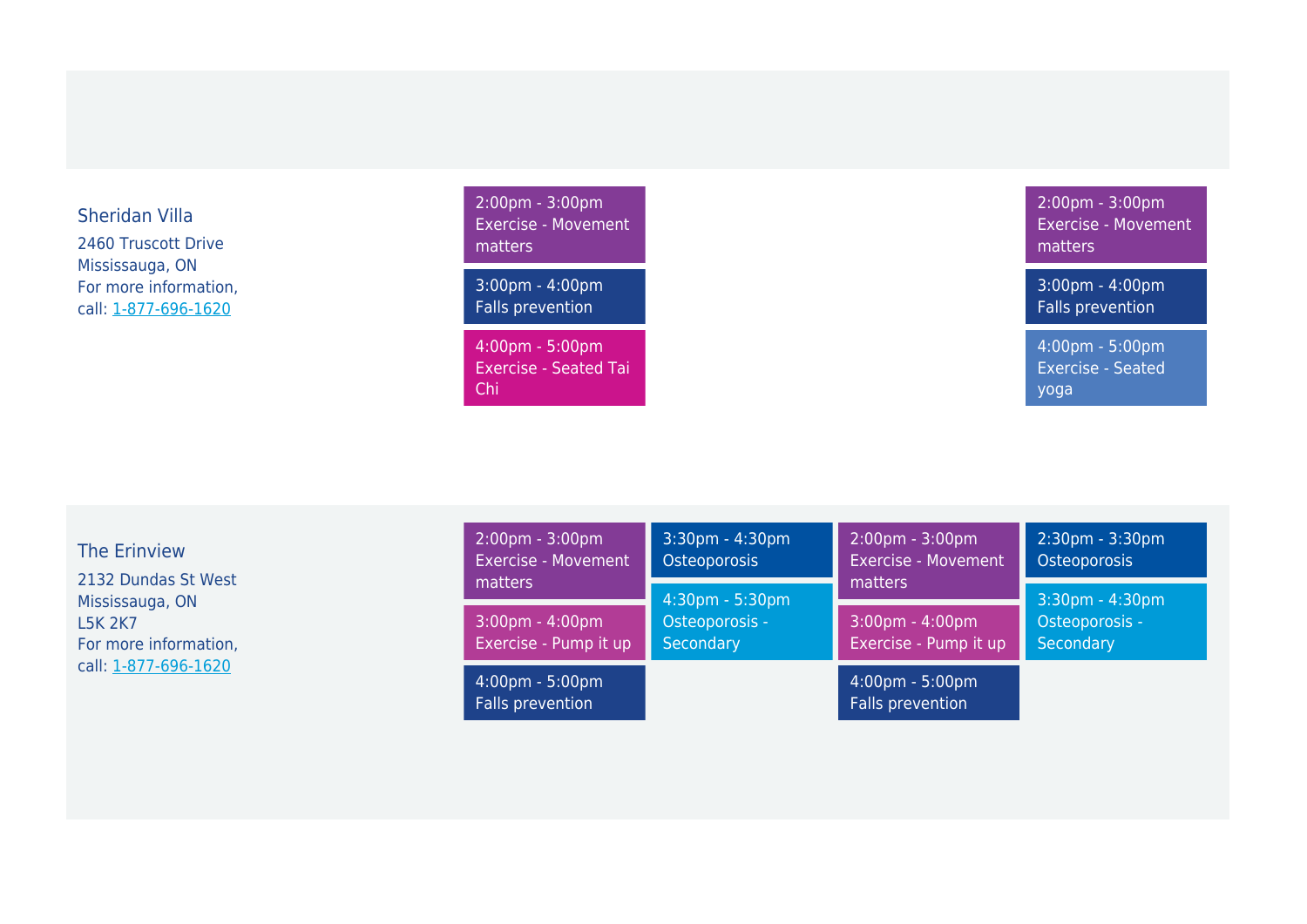Tyndall Estates 1044 Eglinton Ave East Mississauga, ON L4W 3A5 For more information, call: [1-877-696-1620](#page--1-0)

6:00pm - 7:00pm Exercise - Seated Tai Chi

7:00pm - 8:00pm Falls prevention

8:00pm - 9:00pm Exercise - Movement matters

2:00pm - 3:00pm Exercise - Seated yoga

3:00pm - 4:00pm Falls prevention

4:00pm - 5:00pm Exercise - Movement matters

Walden Circle 1907 Lakeshore Road West Mississauga, ON L5J 1J6 For more information, call: [1-877-696-1620](#page--1-0) ☆ Accepting Community **Participants** 

7:00pm - 8:00pm Exercise - Movement matters

7:00pm - 8:00pm Exercise - Pump it up

Westminster Court 3:30pm - 4:00pm Exercise - Pump it up 3:30pm - 4:30pm Exercise - Pump it up